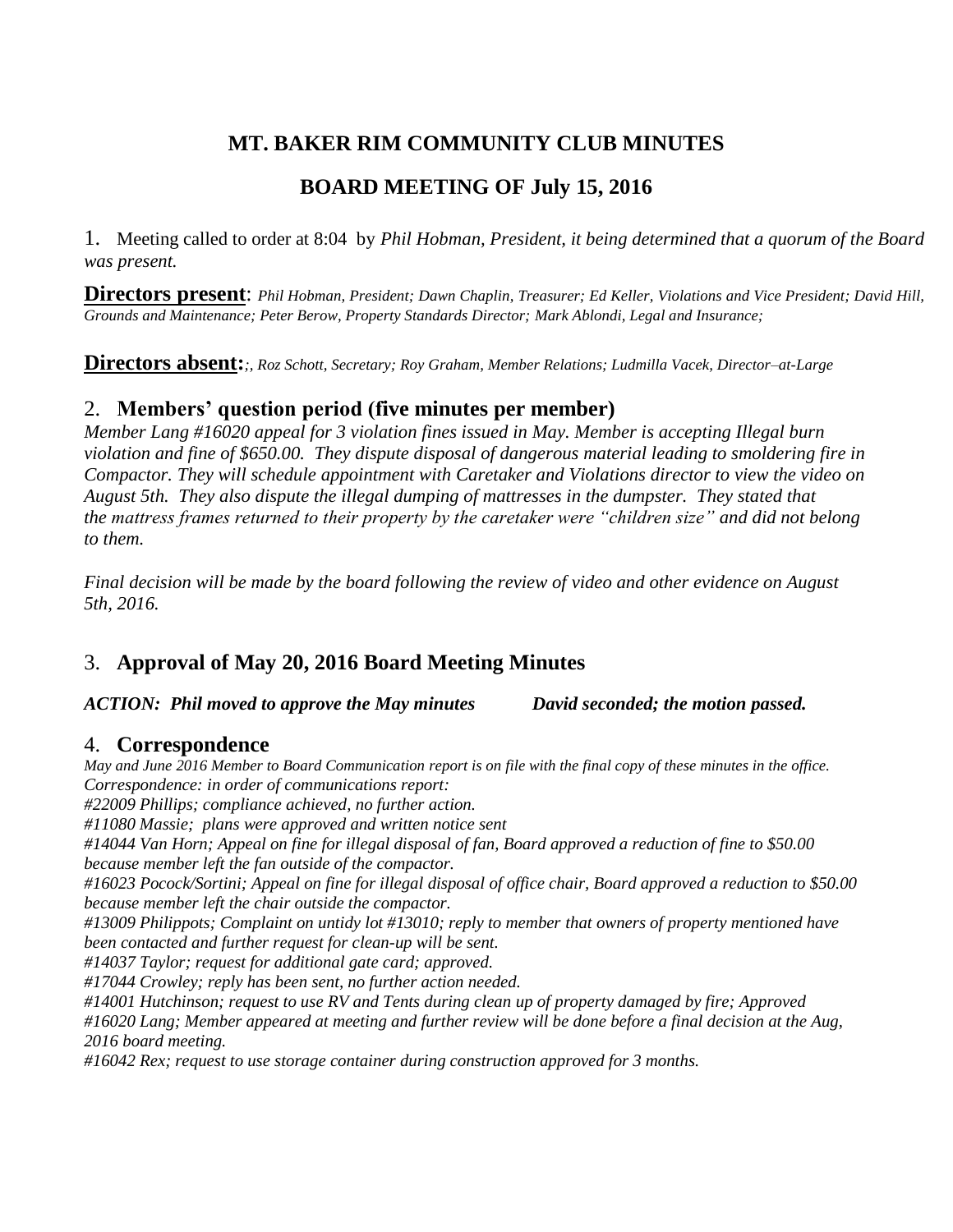*Non member Braman; Inquiry re: possible easement to connect electricity from power lines inside MBRCC. Board response is that we are not able to approve without further information, but we are not rejecting the possibility of accommodation as long as MBRCC service is not affected and no cost is incurred on our part.*

*#18009 Mercille: (see Violations report); reply was sent with information re: storage of camper shell and covered utility trailer, no further action taken at this time. #22009 Phillips; Fine for violation of illegal fireworks, Board approved rescinding of the fine as the "Bottle Caps" were determined to not qualify as a firework #19031 Hall; Request for return of construction deposit; Approved #14036 Connor; Apology letter for vandalism at pool;* 

### *The Board approved the following Action. Motion by Ed, seconded Dawn; motion passed*

- *Full restitution for all damages including clean up labor (exact amount to be decided by Caretaker) In addition a fine of \$650.00. The member's son, Riley is given the following options on the fine: Pay full amount with no community service, or pay \$325.00 plus provide 10 hours of community service, or pay no fine and provide 20 hours of community service. The service he is to perform will be decided on by the Caretaker and Grounds and Maintenance Director.*
- *The Violations Director will provide supervision and verification of service performance.*
- 5. **Directors' Reports** *(Directors reports as submitted are on file with the following additions)*
	- a. President

## b. Secretary

*No report at this time*

#### c. Treasurer

*The Treasurer written report is on file with the final copy of these minutes in the MBR office. The Treasurer would like to look into our Gravity Payments for possible better rates. Treasurer will report at the next board meeting.*

#### d. Legal and Insurance *Director will look into our Flood Zone classifications to verify our coverage.*

## e. Grounds & Maintenance

*The Report is on file with final copy of May minutes in MBR office*

- *Discussion of recent pool heater was discussed and a motion to approve the capitalized expense was made by David, seconded by Phil and Motion passed.*
- *Discussion AGM suggestion for purchase of AED Defibrillator for the club house*; *More information will be collected and the board will revisit this subject at a later date.*
- *Discussion of Internet issues and decision to not change our service at this time.*
- *Discussion of Fitness Equipment for our clubhouse; Decision was to not pursue this, as the legal and health issues are too great for the small expected benefit of having this equipment. Members are encouraged to exercise out doors in our wonderful environment.*
- *Discussion of using KARMART when purchase of new truck is needed, decision was made to check into their service when the time comes to replace.*

#### f. Property Standards

*The Director's written report as submitted is on file in the MBR office with discussion on the following items*